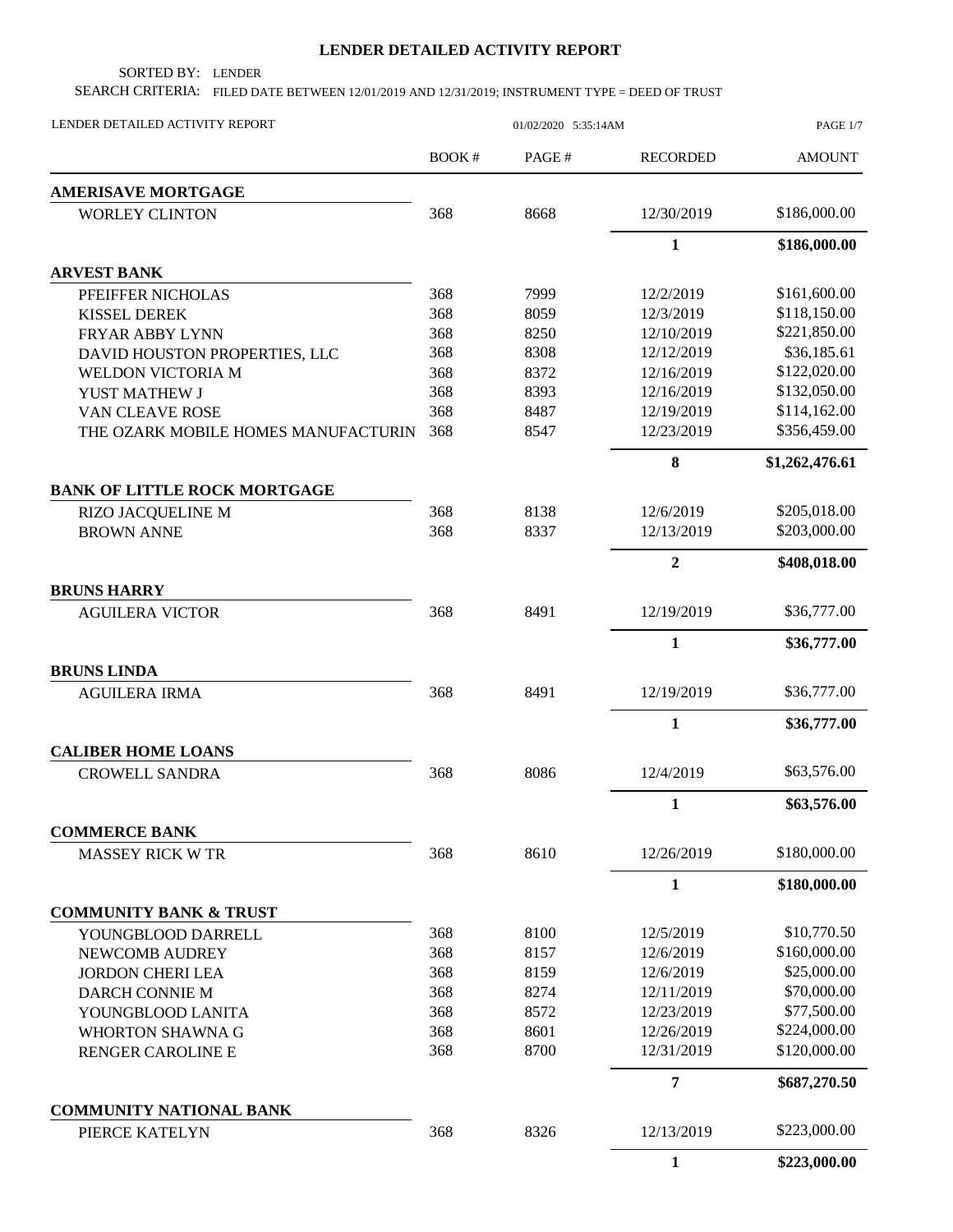PAGE 2/7

|                                              | BOOK#      | PAGE#        | <b>RECORDED</b>          | <b>AMOUNT</b>               |
|----------------------------------------------|------------|--------------|--------------------------|-----------------------------|
| <b>COMMUNITY NATIONAL BANK &amp; TRUST</b>   |            |              |                          |                             |
| <b>HEALY DANIEL E</b>                        | 368        | 8557         | 12/23/2019               | \$110,000.00                |
|                                              |            |              | $\mathbf{1}$             | \$110,000.00                |
| <b>COYOTE COMMONS REVOCABLE TRUST</b>        |            |              |                          |                             |
| <b>MOSLEY BRIANA S</b>                       | 368        | 8666         | 12/30/2019               | \$47,000.00                 |
|                                              |            |              | $\mathbf{1}$             | \$47,000.00                 |
| DAS ACQUISITION COMPANY                      |            |              |                          |                             |
| <b>STOCKTON JIMMIE</b>                       | 368        | 8204         | 12/9/2019                | \$89,393.00                 |
| <b>ROARK RICKY</b>                           | 368        | 8526         | 12/20/2019               | \$139,898.00                |
| <b>GREENE FRANCISCO A</b>                    | 368        | 8609         | 12/26/2019               | \$75,656.00                 |
|                                              |            |              | $\mathbf{3}$             | \$304,947.00                |
| <b>DAVIDSON MARY J</b>                       |            |              |                          |                             |
| C-FIVE ENTERPRISES, LLC                      | 368        | 8118         | 12/5/2019                | \$125,000.00                |
|                                              |            |              | $\mathbf{1}$             | \$125,000.00                |
| <b>DAVIDSON RICHARD D</b>                    |            |              |                          |                             |
| C-FIVE ENTERPRISES, LLC                      | 368        | 8118         | 12/5/2019                | \$125,000.00                |
|                                              |            |              | $\mathbf{1}$             | \$125,000.00                |
| <b>FAZAL MOHAMMED</b>                        |            |              |                          |                             |
| <b>BEATY THERESA A</b>                       | 368        | 8125         | 12/6/2019                | \$234,000.00                |
|                                              |            |              | $\mathbf{1}$             | \$234,000.00                |
| <b>FCS FINANCIAL</b>                         |            |              |                          |                             |
| <b>MARTIN JENNY LEA</b>                      | 368        | 8144         | 12/6/2019                | \$125,280.00                |
| YANG ANGELA VUE                              | 368        | 8206         | 12/9/2019                | \$182,000.00                |
| YANG ANGELA VUE                              | 368        | 8207         | 12/9/2019                | \$78,600.00                 |
| <b>KORFF RYAN M</b>                          | 368        | 8288         | 12/12/2019               | \$123,321.00                |
|                                              |            |              | 4                        | \$509,201.00                |
| FIRST COMMUNITY BANK                         |            |              |                          |                             |
| <b>HOLSINGER BRIAN A</b>                     | 368        | 8005         | 12/2/2019                | \$52,000.00                 |
| <b>EDEN KERRI</b>                            | 368        | 8048         | 12/3/2019                | \$147,000.00                |
| <b>BOATRIGHT JENNA</b>                       | 368        | 8065         | 12/3/2019                | \$203,000.00                |
| <b>SMITH REBECCA K</b>                       | 368        | 8075         | 12/4/2019                | \$145,161.22                |
| <b>SMITH REBECCA K</b>                       | 368        | 8076         | 12/4/2019                | \$180,000.00                |
| <b>GIBBENS CONSTRUCTION AND PROPERTIES L</b> | 368        | 8212         | 12/9/2019                | \$118,300.00                |
| <b>BOOHER JANETTE K</b>                      | 368        | 8349         | 12/13/2019               | \$50,000.00                 |
| <b>BUTLER CORY A</b>                         | 368        | 8375         | 12/16/2019               | \$57,800.00                 |
| <b>JOHNSON MARY S</b>                        | 368        | 8391         | 12/16/2019               | \$89,000.00                 |
| SANDLIN MARINDA J                            | 368        | 8408         | 12/17/2019               | \$201,600.00                |
| <b>RIGGINS LISA</b>                          | 368        | 8423         | 12/17/2019               | \$51,000.00                 |
| <b>SMITH REBECCA</b>                         | 368        | 8461         | 12/18/2019               | \$145,161.22                |
| <b>SMITH REBECCA</b>                         | 368        | 8462         | 12/18/2019               | \$180,000.00<br>\$35,000.00 |
| <b>HACKNEY BREKKEN</b><br>LINK EVELYN K      | 368<br>368 | 8643<br>8651 | 12/30/2019<br>12/30/2019 | \$77,750.00                 |
|                                              |            |              | 15                       | \$1,732,772.44              |
| <b>FIRSTTRUST HOME LOANS</b>                 |            |              |                          |                             |
| <b>BATES SHAYLA</b>                          | 368        | 8149         | 12/6/2019                | \$101,010.00                |
|                                              |            |              | $\mathbf{1}$             | \$101,010.00                |
|                                              |            |              |                          |                             |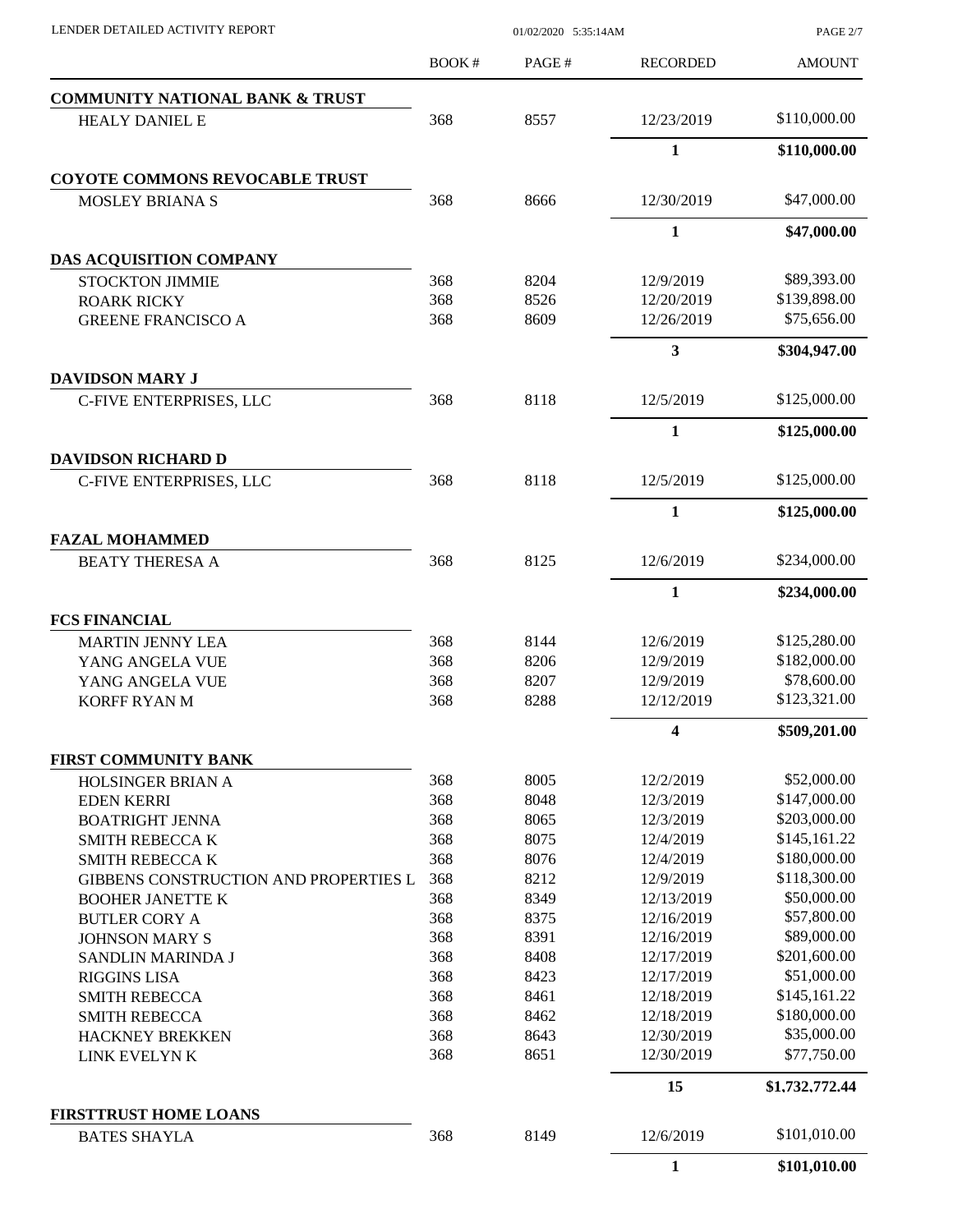PAGE 3/7

|                                          | <b>BOOK#</b> | PAGE# | <b>RECORDED</b> | <b>AMOUNT</b>  |
|------------------------------------------|--------------|-------|-----------------|----------------|
| <b>FLANAGAN STATE BANK</b>               |              |       |                 |                |
| <b>WILSON CHRIS C</b>                    | 368          | 8321  | 12/12/2019      | \$166,821.00   |
|                                          |              |       | $\mathbf{1}$    | \$166,821.00   |
| <b>FLAT BRANCH MORTGAGE</b>              |              |       |                 |                |
| <b>WOITOWITZ SAMUEL</b>                  | 368          | 8001  | 12/2/2019       | \$98,679.00    |
| FENTON TORIL                             | 368          | 8025  | 12/2/2019       | \$167,538.00   |
| <b>LESH AMANDA</b>                       | 368          | 8064  | 12/3/2019       | \$243,000.00   |
| <b>DOUBLEDAY DALLAS D</b>                | 368          | 8108  | 12/5/2019       | \$127,555.00   |
| WOOLDRIDGE JEANNA                        | 368          | 8236  | 12/10/2019      | \$139,754.00   |
| <b>OUTAIN WHITNEY K</b>                  | 368          | 8324  | 12/13/2019      | \$97,000.00    |
| <b>BEAN GARY</b>                         | 368          | 8352  | 12/13/2019      | \$127,655.00   |
| <b>COX RICHARD</b>                       | 368          | 8359  | 12/13/2019      | \$87,505.00    |
| <b>BOWMAN MICHAEL</b>                    | 368          | 8401  | 12/17/2019      | \$163,091.00   |
| <b>GOULD TANYA</b>                       | 368          | 8411  | 12/17/2019      | \$106,659.00   |
| <b>FERGUSON SADIE LYNN</b>               | 368          | 8414  | 12/17/2019      | \$158,650.00   |
| <b>KHANG KANG ZOUA</b>                   | 368          | 8416  | 12/17/2019      | \$136,192.00   |
| <b>MARTIN CARRIE A</b>                   | 368          | 8427  | 12/17/2019      | \$329,400.00   |
| <b>MAPLES LYNNETTE</b>                   | 368          | 8477  | 12/19/2019      | \$62,400.00    |
| <b>SPRENGER NENA</b>                     | 368          | 8606  | 12/26/2019      | \$190,000.00   |
| <b>DAVIS MICHAELLE</b>                   | 368          | 8664  | 12/30/2019      | \$70,000.00    |
|                                          |              |       | 16              | \$2,305,078.00 |
| <b>FREEDOM BANK OF SOUTHERN MISSOURI</b> |              |       |                 |                |
| <b>TIAM TEN</b>                          | 368          | 8244  | 12/10/2019      | \$450,000.00   |
|                                          |              |       | $\mathbf{1}$    | \$450,000.00   |
| <b>FREEDOM MORTGAGE</b>                  |              |       |                 |                |
| MCDANIEL RONDA RACHELLE                  | 368          | 8465  | 12/18/2019      | \$103,582.00   |
| <b>GRANT FAMILY LIVING TRUST</b>         | 368          | 8589  | 12/26/2019      | \$148,536.00   |
| <b>HALL JANELLE K</b>                    | 368          | 8611  | 12/27/2019      | \$211,505.00   |
|                                          |              |       | $\mathbf{3}$    | \$463,623.00   |
| FRYE FAMILY ENTERPRISES, LP              |              |       |                 |                |
| <b>WEBBER JENNIFER</b>                   | 368          | 8113  | 12/5/2019       | \$111,444.00   |
|                                          |              |       | 1               | \$111,444.00   |
| <b>GATEWAY MORTGAGE GROUP</b>            |              |       |                 |                |
| <b>BOONE JESSE A</b>                     | 368          | 8602  | 12/26/2019      | \$168,200.00   |
|                                          |              |       | $\mathbf{1}$    | \$168,200.00   |
| <b>GERSHMAN MORTGAGE</b>                 |              |       |                 |                |
| PIERPONT STORMY                          | 368          | 8322  | 12/13/2019      | \$176,684.00   |
|                                          |              |       | 1               | \$176,684.00   |
| <b>GREAT PLAINS FEDERAL CREDIT UNION</b> |              |       |                 |                |
| <b>REED CARRIE</b>                       | 368          | 8550  | 12/23/2019      | \$98,000.00    |
|                                          |              |       | $\mathbf{1}$    | \$98,000.00    |
| <b>GREAT SOUTHERN BANK</b>               |              |       |                 |                |
| <b>RAMSEY MORGAN</b>                     | 368          | 8480  | 12/19/2019      | \$378,900.00   |
| CP CONCRETE WORKS, LLC                   | 368          | 8530  | 12/20/2019      | \$56,000.00    |
|                                          |              |       | $\overline{2}$  | \$434,900.00   |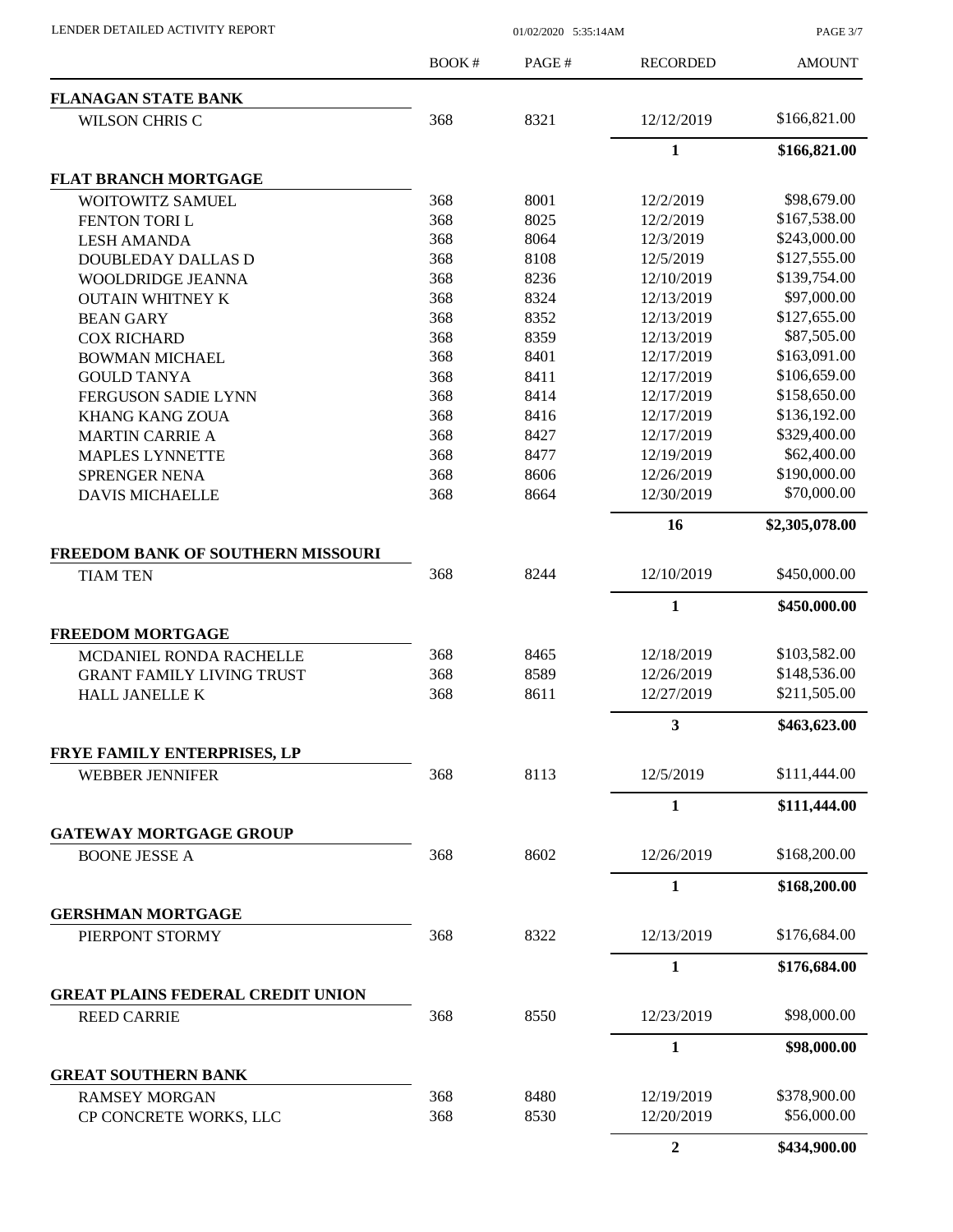PAGE 4/7

|                                                            | BOOK#      | PAGE#        | <b>RECORDED</b>         | <b>AMOUNT</b>  |
|------------------------------------------------------------|------------|--------------|-------------------------|----------------|
| <b>GSF MORTGAGE</b>                                        |            |              |                         |                |
| <b>MULLINS DUSTIN</b>                                      | 368        | 8047         | 12/3/2019               | \$143,360.00   |
|                                                            |            |              | $\mathbf{1}$            | \$143,360.00   |
| <b>GUARANTY BANK</b>                                       |            |              |                         |                |
| <b>COX VICKIE D TR</b>                                     | 368        | 8110         | 12/5/2019               | \$300,000.00   |
| <b>ROARK LINDA</b>                                         | 368        | 8192         | 12/9/2019               | \$150,000.00   |
| VAN DORN LOREN D                                           | 368        | 8306         | 12/12/2019              | \$118,935.00   |
| <b>CHARLES AUDRA KAY</b>                                   | 368        | 8436         | 12/18/2019              | \$184,000.00   |
| <b>TALLEY JOSEPH L</b>                                     | 368        | 8517         | 12/20/2019              | \$175,655.00   |
| <b>FRIEND STACIE</b>                                       | 368        | 8574         | 12/26/2019              | \$284,000.00   |
| RUSSELL SHIRLEY JUNE                                       | 368        | 8690         | 12/31/2019              | \$125,000.00   |
| <b>JAMES THERESA</b>                                       | 368        | 8692         | 12/31/2019              | \$29,760.00    |
|                                                            |            |              | 8                       | \$1,367,350.00 |
| <b>KELLER MORTGAGE</b>                                     |            |              |                         | \$288,000.00   |
| <b>MCCAIN WESLEY CHARLES</b>                               | 368        | 8189         | 12/9/2019               |                |
|                                                            |            |              | $\mathbf{1}$            | \$288,000.00   |
| <b>KRUSE CAROL J</b><br>LIVCO, LLC                         | 368        | 8515         | 12/20/2019              | \$20,000.00    |
|                                                            |            |              | $\mathbf{1}$            | \$20,000.00    |
| <b>KRUSE DENNY L</b>                                       |            |              |                         |                |
| LIVCO, LLC                                                 | 368        | 8515         | 12/20/2019              | \$20,000.00    |
|                                                            |            |              | $\mathbf{1}$            | \$20,000.00    |
| <b>LEDBETTER CARL E TR</b>                                 |            |              |                         |                |
| <b>BENNER SIERRA</b>                                       | 368        | 8409         | 12/17/2019              | \$56,014.70    |
|                                                            |            |              | $\mathbf{1}$            | \$56,014.70    |
| <b>MDW ENTERPRISES</b>                                     |            |              |                         |                |
| HOLLY ROAD INVESTMENTS, LLC                                | 368        | 8561         | 12/23/2019              | \$100,000.00   |
|                                                            |            |              | $\mathbf{1}$            | \$100,000.00   |
| <b>MID-MISSOURI BANK</b><br><b>LARRY RODNEY ALLGOOD TR</b> | 368        | 8309         | 12/12/2019              | \$9,000.00     |
| <b>BOND LEONARD F TR</b>                                   | 368        | 8681         | 12/30/2019              | \$18,000.00    |
|                                                            |            |              |                         |                |
| MISSOURI HOUSING DEVELOPMENT COMMISSION                    |            |              | $\overline{2}$          | \$27,000.00    |
|                                                            |            |              |                         | \$3,947.16     |
| WOITOWITZ SANDRA                                           | 368<br>368 | 8002<br>8417 | 12/2/2019<br>12/17/2019 | \$4,266.36     |
| <b>GOULD TANYA</b><br><b>BROWN MICHAEL</b>                 | 368        | 8463         | 12/18/2019              | \$6,523.64     |
| <b>BRIXEY STACIE</b>                                       | 368        | 8492         | 12/19/2019              | \$0.00         |
|                                                            |            |              |                         |                |
| NATIONSTAR MORTGAGE                                        |            |              | 4                       | \$14,737.16    |
| PUCKETT RICHARD C                                          | 368        | 7991         | 12/2/2019               | \$277,735.00   |
|                                                            |            |              | 1                       | \$277,735.00   |
| NEW DAY FINANCIAL                                          |            |              |                         |                |
| DEGGINGER HAROLD G                                         | 368        | 8279         | 12/11/2019              | \$197,772.00   |
|                                                            |            |              | $\mathbf{1}$            | \$197,772.00   |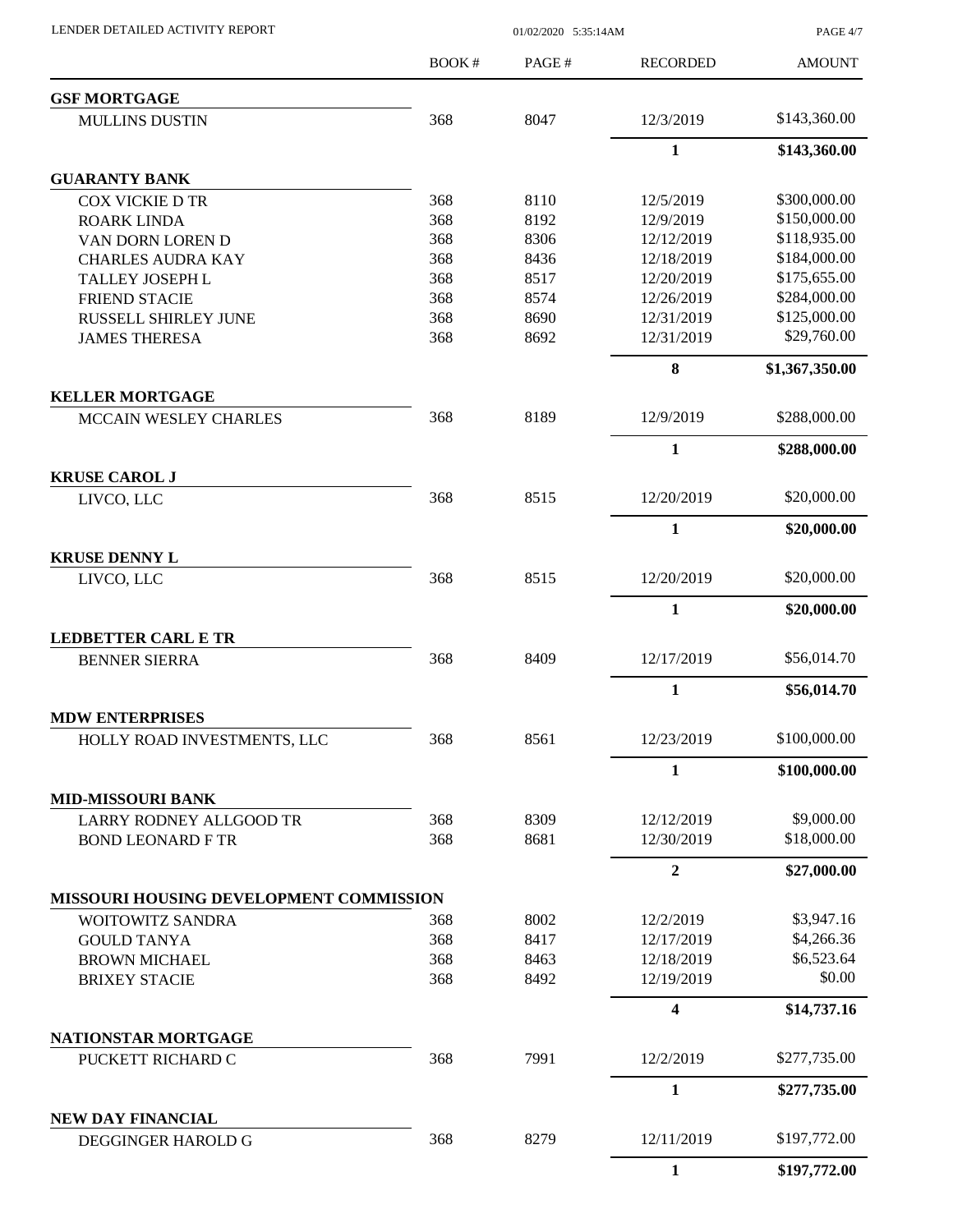PAGE 5/7

|                                               | BOOK#      | PAGE# | <b>RECORDED</b>  | <b>AMOUNT</b>  |
|-----------------------------------------------|------------|-------|------------------|----------------|
| <b>NEWREZ LLC</b>                             |            |       |                  |                |
| LIVEOAK MELISSA J                             | 368        | 8052  | 12/3/2019        | \$147,537.00   |
|                                               |            |       | $\mathbf{1}$     | \$147,537.00   |
|                                               |            |       |                  |                |
| NORTH AMERICAN SAVINGS BANK<br>TUTTON ETHEL M | 368        | 8597  | 12/26/2019       | \$177,814.00   |
|                                               |            |       |                  |                |
|                                               |            |       | $\mathbf{1}$     | \$177,814.00   |
| <b>OAKSTAR BANK</b>                           |            |       |                  |                |
| <b>BLACK RAIN ORDNANCE INC</b>                | 368        | 8261  | 12/10/2019       | \$1,141,000.00 |
| <b>BLACK RAIN ORDNANCE INC</b>                | 368        | 8263  | 12/10/2019       | \$1,141,000.00 |
|                                               |            |       | $\boldsymbol{2}$ | \$2,282,000.00 |
| PENNYMAC LOAN SERVICES                        |            |       |                  |                |
| <b>MASON MICHAEL</b>                          | 368        | 8045  | 12/3/2019        | \$129,140.00   |
|                                               |            |       | $\mathbf{1}$     | \$129,140.00   |
|                                               |            |       |                  |                |
| PEOPLES BANK                                  | 368        | 7990  | 12/2/2019        | \$35,000.00    |
| <b>KING FAITH N</b>                           | 368        | 8009  | 12/2/2019        | \$58,000.00    |
| <b>KING FAITH N</b>                           | 368        | 8198  | 12/9/2019        | \$58,000.00    |
| <b>RUSSELL CURTIS</b>                         |            |       |                  | \$28,000.00    |
| <b>DEWEESE KATHRYN</b>                        | 368        | 8242  | 12/10/2019       | \$77,500.00    |
| HENRY LAND & CATTLE LLC                       | 368        | 8297  | 12/12/2019       |                |
| HENRY LAND & CATTLE LLC                       | 368        | 8299  | 12/12/2019       | \$77,500.00    |
| HENRY LAND & CATTLE LLC                       | 368<br>368 | 8301  | 12/12/2019       | \$77,500.00    |
| LONGNECKER JENNIFER ANN                       |            | 8329  | 12/13/2019       | \$100,000.00   |
| <b>DAVIS BOB</b>                              | 368        | 8346  | 12/13/2019       | \$52,000.00    |
| <b>BLAND DIANNA</b>                           | 368        | 8385  | 12/16/2019       | \$22,500.00    |
| STANLEY EMILY JONES                           | 368        | 8471  | 12/19/2019       | \$474,000.00   |
| <b>STANLEY EMILY JONES</b>                    | 368        | 8472  | 12/19/2019       | \$88,875.00    |
| SCHNELLE INVESTMENT PROPERTIES, LLC           | 368        | 8508  | 12/20/2019       | \$165,000.00   |
| <b>CHARLTON OBERN LEE</b>                     | 368        | 8595  | 12/26/2019       | \$258,580.00   |
| <b>CHARLTON OBERN LEE</b>                     | 368        | 8596  | 12/26/2019       | \$17,670.00    |
| <b>SHULER DYLAN</b>                           | 368        | 8655  | 12/30/2019       | \$48,000.00    |
| <b>STANSILL LACEY</b>                         | 368        | 8695  | 12/31/2019       | \$112,000.00   |
| 210 RENTALS, LLC                              | 368        | 8704  | 12/31/2019       | \$863,000.00   |
| <b>RUIZ ISIDRO</b>                            | 368        | 8707  | 12/31/2019       | \$67,210.00    |
|                                               |            |       | 19               | \$2,680,335.00 |
| PINNACLE BANK                                 |            |       |                  |                |
| <b>SANTIAGO CLOTILDE</b>                      | 368        | 8142  | 12/6/2019        | \$73,000.00    |
| <b>AMPONG HAROLD</b>                          | 368        | 8507  | 12/20/2019       | \$477,500.00   |
|                                               |            |       | $\overline{2}$   | \$550,500.00   |
| <b>QUICKEN LOANS</b>                          |            |       |                  |                |
| <b>LEAF WILLIAM</b>                           | 368        | 8033  | 12/2/2019        | \$147,925.00   |
| <b>KIERSEY PATRICIA</b>                       | 368        | 8050  | 12/3/2019        | \$289,656.00   |
| <b>BRIDGES COLLETTE RENEE</b>                 | 368        | 8051  | 12/3/2019        | \$129,125.00   |
| <b>WALLACE SUSAN</b>                          | 368        | 8067  | 12/4/2019        | \$178,000.00   |
| <b>SPARKS OLIN RAY</b>                        | 368        | 8119  | 12/5/2019        | \$68,337.00    |
| STEWART VIVIAN M                              | 368        | 8122  | 12/6/2019        | \$72,450.00    |
| <b>GLADDEN MARC</b>                           | 368        | 8241  | 12/10/2019       | \$244,655.00   |
| MOUNTS DENISE A                               | 368        | 8328  | 12/13/2019       | \$133,900.00   |
|                                               |            |       | 8                | \$1,264,048.00 |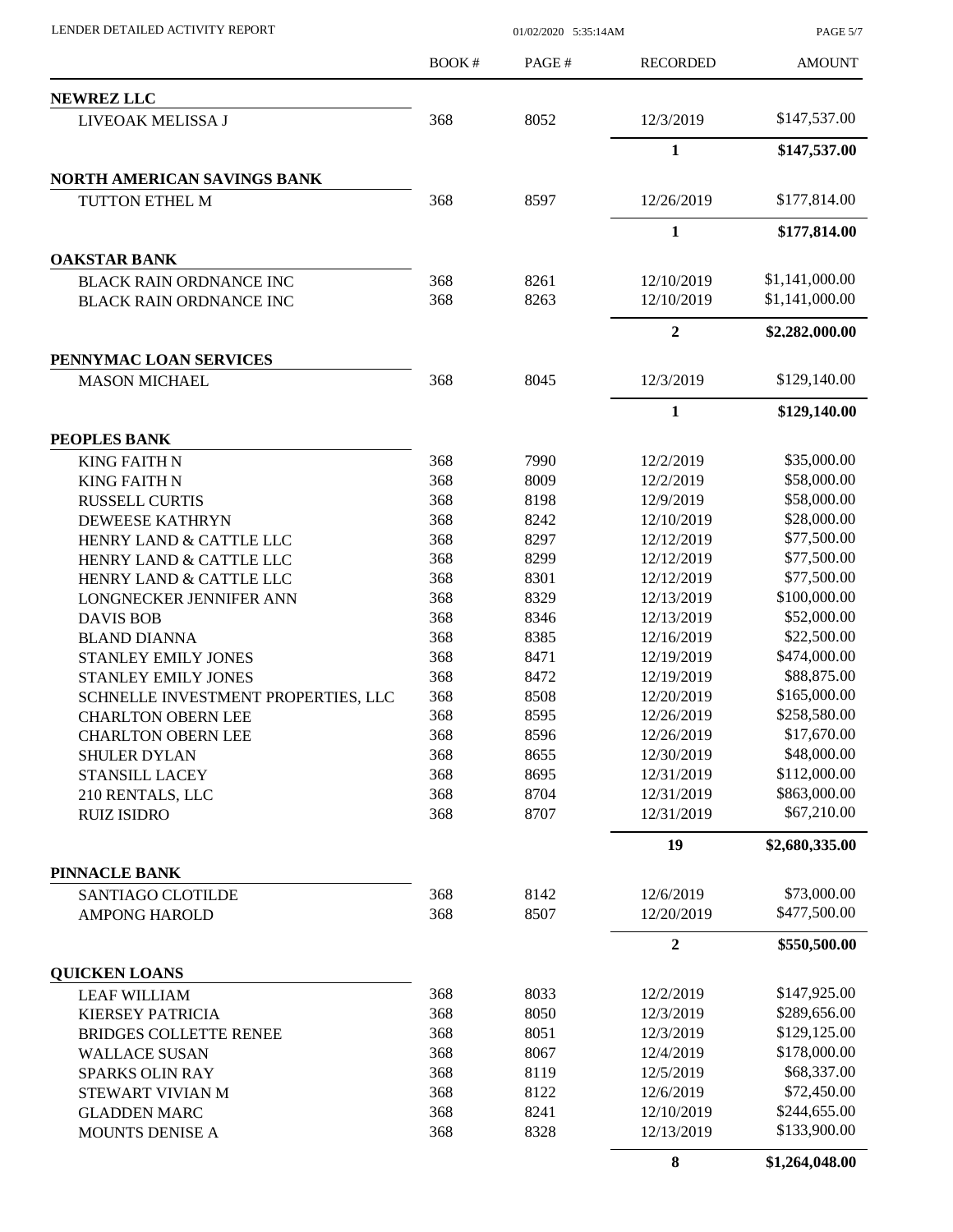PAGE 6/7

|                                  | BOOK# | PAGE# | <b>RECORDED</b> | <b>AMOUNT</b>  |
|----------------------------------|-------|-------|-----------------|----------------|
| <b>RURAL HOUSING</b>             |       |       |                 |                |
| <b>ANDERSEN ANGEL</b>            | 368   | 8151  | 12/6/2019       | \$89,400.00    |
|                                  |       |       | $\mathbf{1}$    | \$89,400.00    |
| <b>SELLARS WILLIAM JOHNNY</b>    |       |       |                 |                |
| <b>BRIDGES SHILO</b>             | 368   | 8528  | 12/20/2019      | \$50,000.00    |
|                                  |       |       | $\mathbf{1}$    | \$50,000.00    |
| <b>SIMMONS BANK</b>              |       |       |                 |                |
| <b>BOONDOCKS ENTERPRISES LLC</b> | 368   | 8162  | 12/6/2019       | \$280,000.00   |
| KILLEBREW JULIE R                | 368   | 8342  | 12/13/2019      | \$220,800.00   |
|                                  |       |       | $\overline{2}$  | \$500,800.00   |
| SOUTHWEST MISSOURI BANK          |       |       |                 |                |
| <b>CARRY JONATHAN S</b>          | 368   | 8016  | 12/2/2019       | \$230,000.00   |
| <b>BARRATT JEFFERY L</b>         | 368   | 8017  | 12/2/2019       | \$130,000.00   |
| REYNOLDS' PROPERTY, LLC          | 368   | 8040  | 12/3/2019       | \$75,000.00    |
| <b>GAUTZ DEBORAH A</b>           | 368   | 8091  | 12/4/2019       | \$47,023.98    |
| FREED JUDITH K                   | 368   | 8127  | 12/6/2019       | \$180,000.00   |
| FREGIA TABITHA                   | 368   | 8271  | 12/11/2019      | \$19,200.00    |
| <b>WARREN NANCY</b>              | 368   | 8272  | 12/11/2019      | \$50,000.00    |
| ANGEL CLEAN, LLC                 | 368   | 8273  | 12/11/2019      | \$84,000.00    |
| MOORE JANICE M                   | 368   | 8304  | 12/12/2019      | \$64,252.00    |
| HART JANICE GAYLE                | 368   | 8335  | 12/13/2019      | \$71,200.00    |
| RIDING STEPHEN BRENT             | 368   | 8361  | 12/13/2019      | \$115,000.00   |
| <b>ALLEN DENEASA</b>             | 368   | 8403  | 12/17/2019      | \$53,000.00    |
| BENNETT DEBORA L                 | 368   | 8437  | 12/18/2019      | \$50,000.00    |
| BIG SPOON INVESTMENTS LLC        | 368   | 8438  | 12/18/2019      | \$106,000.00   |
| <b>BAKER CHRISTOPHER S</b>       | 368   | 8474  | 12/19/2019      | \$133,600.00   |
| DAVIS DENA L                     | 368   | 8518  | 12/20/2019      | \$30,000.00    |
| <b>RICH WENDY L</b>              | 368   | 8519  | 12/20/2019      | \$10,000.00    |
| <b>HORNER BRYANT</b>             | 368   | 8535  | 12/20/2019      | \$179,600.00   |
| <b>BASS CAROL</b>                | 368   | 8538  | 12/20/2019      | \$220,000.00   |
| <b>OAKES CARRIE</b>              | 368   | 8552  | 12/23/2019      | \$28,000.00    |
| <b>OAKES CARRIE</b>              | 368   | 8630  | 12/27/2019      | \$8,000.00     |
| <b>OXENDINE MICHELLE E</b>       | 368   | 8633  | 12/27/2019      | \$42,000.00    |
| <b>LAIRD REBECCA A</b>           | 368   | 8647  | 12/30/2019      | \$15,000.00    |
| HOYT ORVILLENE                   | 368   | 8649  | 12/30/2019      | \$25,000.00    |
| <b>BRENDEL ROBERT DALE</b>       | 368   | 8658  | 12/30/2019      | \$337,250.00   |
| JRPCCIH, LLC                     | 368   | 8686  | 12/31/2019      | \$52,500.00    |
| ATWELL CHERYL L                  | 368   | 8694  | 12/31/2019      | \$240,000.00   |
|                                  |       |       | 27              | \$2,595,625.98 |
| THE CORNERSTONE BANK             |       |       |                 |                |
| ALDERMAN HAROLD W                | 368   | 8660  | 12/30/2019      | \$96,000.00    |
|                                  |       |       | $\mathbf{1}$    | \$96,000.00    |